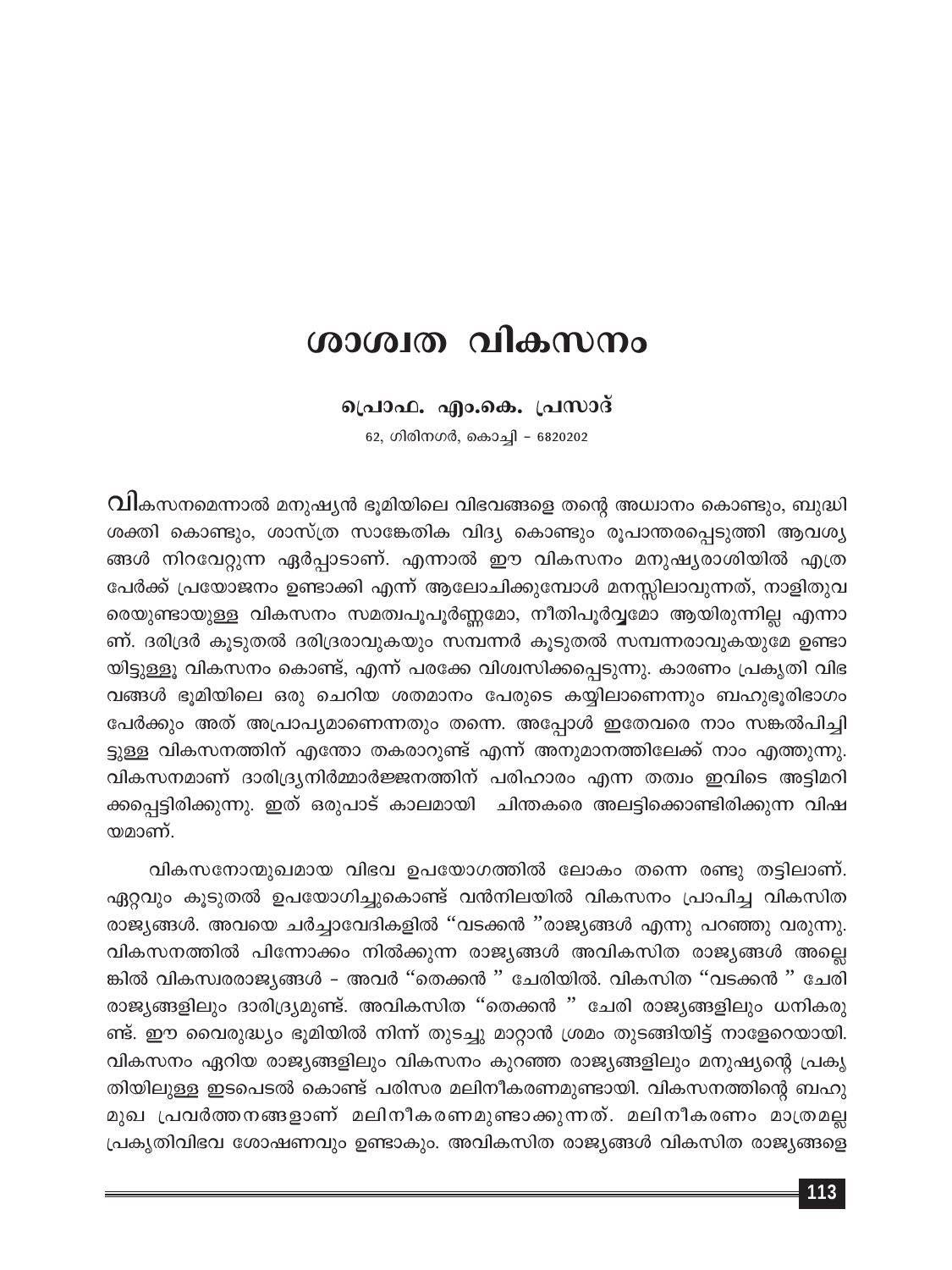#### ≡കാലാവസ്ഥാ വൃതിയാനം

മാതൃകയായി കണ്ടുകൊണ്ട് ചെയ്യുന്ന പ്രവൃത്തികൾ വിഭവ ശോഷണത്തിലും പരിസര മലിനീകരണത്തിലും ചെന്നെത്തുന്നു. അങ്ങനെ വികസനം എന്ന പ്രക്രിയയുടെ തന്നെ ഒഴിച്ചു കൂടാൻ പറ്റാത്ത ഒരു ഘടകമായിത്തീർന്നു പരിസര ദൂഷണം. പരിസരത്തു നിന്നും പരിക്കേൽക്കാതെയും വിഭവങ്ങൾ വികസനത്തിനായി എടുത്തുപയോഗിക്കുന്നത് പ്രകൃ തിയുടെ നാശത്തിനിടവരാതെയും വേണം വികസനം സാധിക്കാൻ എന്ന ചിന്തയുണ്ടാ യി. വിഭവങ്ങളുടെ പരിമിതിയും ആവശ്യക്കാരുടെ പെരുപ്പവും കണക്കിലെടുക്കേണ്ടതുണ്ട് എന്ന ബോധവുമുണ്ടായി. പലപ്പോഴായി പലേടത്തും ചർച്ചകൾ നടന്നു. വികസനത്തിന്റെ സങ്കല്പം തന്നെ മാറണമെന്നു അഭിപ്രായമുണ്ടായി. വികസനത്തിന്റെ നേട്ടങ്ങൾ എല്ലാർക്കും ഒരുപോലെ അനുഭവിക്കാൻ കഴിയണം, നീതിപൂർവ്വകവും തുല്യവുമായി. നേട്ടങ്ങൾ അനുഭവിക്കുന്നതിൽ തലമുറകൾ തമ്മിൽ അന്തരം പാടില്ല എന്ന വിചാരവും പൊന്തി വന്നു. അങ്ങനെ വികസന സങ്കൽപ്പത്തിന് പുതിയൊരു നിർവ്വചനം ആവശ്യമാ യിത്തീർന്നു. അങ്ങനെയാണ് ശാശ്വത വികസനം (സസ്സ്റ്റെയിനബിൾ ഡെവലപ്മെന്റ്) എന്ന പ്രയോഗം നിലവിൽ വന്നത്. സാമ്പത്തിക വികസനമായാലും സാമൂഹ്യ വികസ നമായാലും വികസനം നിലനിൽപ്പുള്ളതാകണം.

ലോകത്തിന്റെ മുന്നിൽ തലവേദനയുണ്ടാക്കുന്ന പ്രശ്നങ്ങൾ ഇതിന് ഉത്തേജകമാ യി. അശാസ്ത്രീയമായ വിഭവ ഉപയോഗം കൊണ്ട് അന്തരീക്ഷ മലിനീകരണമുണ്ടാവു ന്നു. അനാസൂത്രിതമായും അമിതമായും വിഭവങ്ങൾ ചൂഷണം ചെയ്യുന്നതും കൊണ്ട് വിഭവ ശോഷണമുണ്ടാവുന്നു. ജൈവവിഭവങ്ങൾ പുനരാവിഷ്കാരശേഷിയില്ലാത്തവയാ കയാൽ എടുക്കും തോറും തീർന്നു കൊണ്ടേയിരിക്കുന്നു. ജൈവ വിഭവങ്ങൾ പുനരാവി ഷ്കാരശേഷിയുള്ളവയെങ്കിലും അമിതചൂഷണം അവയേയും ഇല്ലാതാക്കുന്നു. ദാരിദ്ര്യം വർദ്ധിച്ചു കൊണ്ടേയിരിക്കുന്നു. ഐക്യരാഷ്ട്ര സംഘടന 1972-ൽ സ്റ്റോക്ക്ഹോമിൽ വച്ച് ഒരു ലോക സമ്മേളനം നടത്തി. സ്റ്റോക്ക്ഹോം കോൺഫറൻസ് എന്ന് വിഖ്യാതമായ ''യു എൻ കോൺഫറൻസ് ഓൺ ഹ്യൂമൻ എൻവയേൺമെന്റ്''. വലിയ ആവേശമുയർത്തിയ ആ കോൺഫറൻസിനെ റിച്ചാർഡ് സാന്റ് ബ്രൂക് എന്ന ചിന്തകൻ ''ധനികരും ദരിദ്രരു മായി ബധിരന്മാർ നടത്തിയ സംവാദം'' എന്ന് പരിഹസിച്ചെങ്കിലും ആ കോൺഫറൻസ് മനുഷ്യ ചിന്താമണ്ഡലത്തിൽ ചലനങ്ങളുണ്ടാക്കി. മലീമസമായ ലോകം ശുദ്ധീകരിക്കാൻ വ്യവസായവൽകൃത രാജ്യങ്ങളിലെ സർക്കാരുകൾ കൂട്ടായി ശ്രമിക്കണമെന്ന ബോധമു ണ്ടായി. മൂന്നാം ലോകമെന്ന തെക്കൻചേരിരാജ്യങ്ങൾക്കുണ്ടായ ബോധം മറ്റൊന്നായിരു ന്നു. മലിനീകരണമുണ്ടായാലും വ്യവസായങ്ങൾ വേണം. അവരുടെ പ്രശ്നം ദാരിദ്ര്യമാ യിരുന്നു. അതല്ലേ സ്റ്റോക്ക്ഹോം കോൺഫറൻസിൽ പ്രസംഗിക്കവേ ഇന്ദിരാഗാന്ധി ഇങ്ങനെ പറഞ്ഞത് : '' നാം നേരിടുന്ന എല്ലാ മലിനീകരണകാരികളിലും വച്ച് രൂക്ഷമാ യത് ദാരിദ്ര്യമാണ്. നമുക്ക് കൂടുതൽ വികസനമാണ് വേണ്ടത് ". ഇന്ദിരാഗാന്ധിക്കോ മൂന്നാം ലോക രാഷ്ട്രങ്ങൾക്കോ ഒരു നേട്ടവും സ്റ്റോക്ക്ഹോം കോൺഫറൻസിൽ നിന്നും കിട്ടിയില്ല എന്ന വിമർശനമുണ്ട്. (പക്ഷെ ഇന്ദിരാഗാന്ധിക്ക് ഒരുപാട് ആവേശം പകരാൻ കോൺഫറൻസിനു കഴിഞ്ഞു. ഇന്ത്യയിൽ മടങ്ങിവന്ന് പ്രകൃതി സംരക്ഷണ സംരംഭ ങ്ങൾക്ക് തുടക്കമിട്ടു. ഒരു പക്ഷെ 1976-ൽ ഇന്ത്യയിൽ മടങ്ങിവന്ന് പ്രകൃതി സംരക്ഷണ ബന്ധിയായ വകുപ്പുകൾ എഴുതി ചേർക്കാനുള്ള പ്രേരണ ഇതുതന്നെയാകാം.) വികസ നമില്ലായ്മ ദാരിദ്ര്യമുണ്ടാക്കുന്നതുപോലെ തന്നെ അമിത വികസനവും ദാരിദ്ര്യമുണ്ടാക്കും എന്ന് വികസനവാദികൾ മനസ്സിലാക്കാൻ തുടങ്ങി.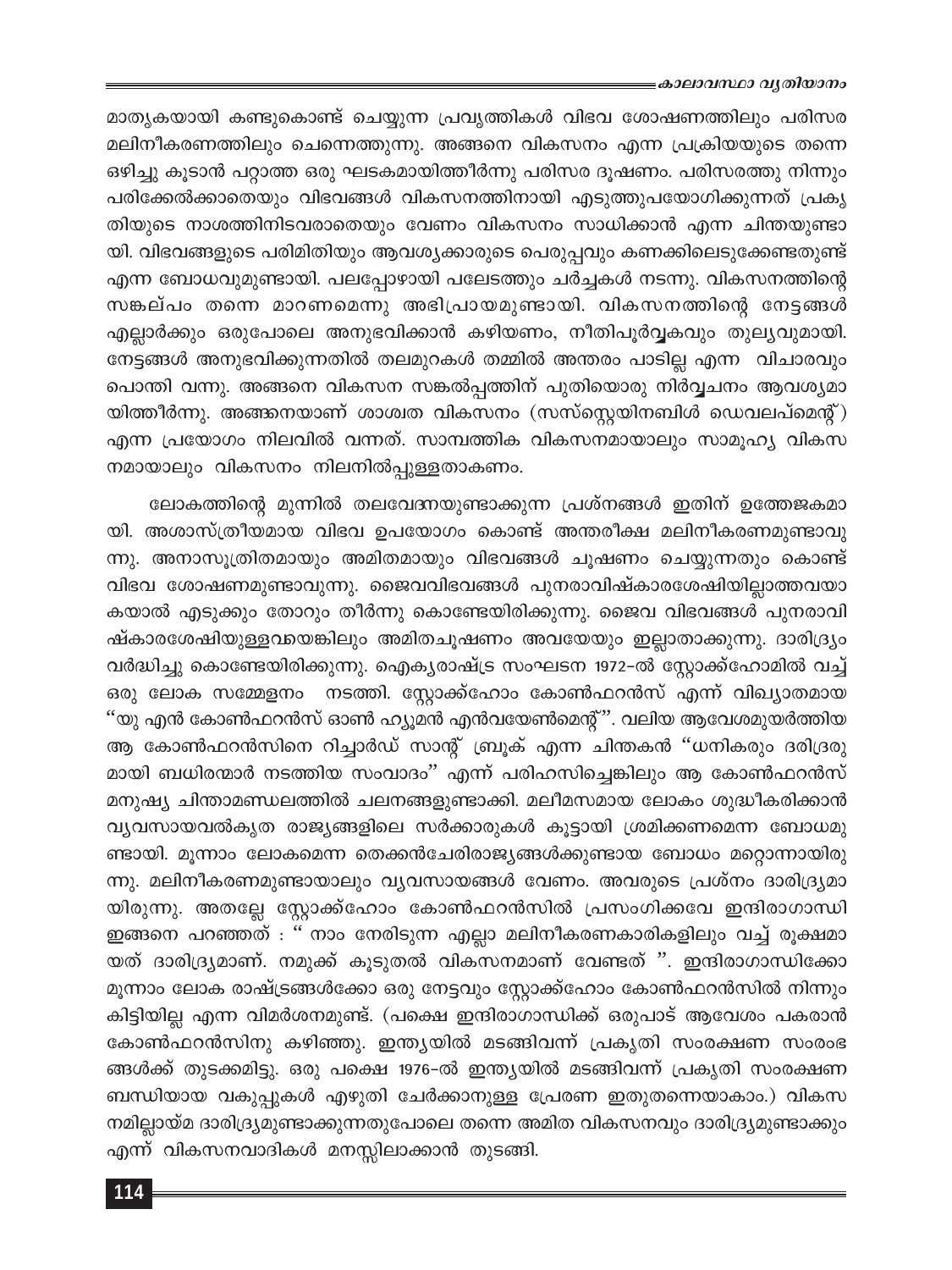ആദ്യമായി ശാശ്വത വികസനം എന്ന പ്രയോഗം 1980 -ൽ IUCN, UNEP, WWF എന്നീ സംഘങ്ങൾ ചേർന്ന് 1980-ൽ പുറത്തിറക്കിയ ''വേൾഡ് കൺസർവേഷൻ സ്റ്റ്രാറ്റജി'' യിലാണ് ഉപയോഗിക്കപ്പെട്ടതെങ്കിലും ശാശ്വതമായ വികസന സങ്കൽപ്പവും ഐക്യരാഷ്ട്ര സംഘടനയുടെ സംഭാവനയാണെന്നു പറയാം. 1983-ൽ ഒരു പ്രത്യേക സമ്മേളനം വിക സനം പരമാവധി ഗുണഭോക്താക്കൾക്ക് ഉപകാരമാവാൻ, വികസനം മലിനീകരണകാരി യാവാതിരിക്കാൻ, ദാരിദ്ര്യം തുടച്ചുമാറ്റാൻ ഉതകുന്ന പരിപാടികൾ നിർദ്ദേശിക്കാൻ ഒരു കമ്മീഷനെ നിയോഗിച്ചു. ആ കമ്മീഷന്റെ പേര് ''വേൾഡ് കമ്മീഷൻ ഓൺ എൻവ യേൺമെന്റ് ആന്റ് ഡെവലപ്മെന്റ്'' എന്നായിരുന്നു. കമ്മീഷൻ ചെയർപേഴ്സനായി ശ്രീമതി. ഗ്രോ ഹാർലെം ബ്രണ്ട്ലാന്റിനെ തെരഞ്ഞെടുത്തു. പതിനെട്ട് അംഗരാജ്യങ്ങ ളുടെ പ്രതിനിധികളും കമ്മീഷൻ അംഗങ്ങളായിരുന്നു. 1987-ൽ കമ്മീഷൻ റിപ്പോർട്ട് സമർപ്പി ച്ചു. അതിലെ ശുപാർശകൾ അംഗീകരിച്ച് നടപ്പാക്കാനുള്ള കാര്യപരിപാടി ആസൂത്രണം ചെയ്യാനാണ് 1992-ൽ റിയോ ഉച്ചകോടി സമ്മേളനം നടത്തിയത്. ബ്രണ്ട്ലാന്റ് കമ്മീഷൻ റിപ്പോർട്ട് (''അവർ കോമൺഫ്യൂച്ചർ ''എന്ന പേരിൽ പ്രസിദ്ധീകൃതമായി) ആണ് ഔപ ചാരികമായി ശാശ്വതവികസനം നിർദ്ദേശിച്ചതും നിർവ്വചിച്ചതും. "ഇന്നത്തെ തലമുറ യുടെ ആവശ്യങ്ങൾ നിറവേറ്റുന്നതിനോടൊപ്പം ഭാവിതലമുറകൾക്ക് അവരുടെ ആവശ്യ ങ്ങൾ സാധിച്ചെടുക്കാനുള്ള കഴിവുകളെ മരവിപ്പിക്കാതെയുള്ള വികസനമാണ് ശാശ്വത വികസനം''. എന്നായിരുന്നു ആ നിർവചനം. ഇതിൽ രണ്ട് തത്വങ്ങൾ മുന്നിട്ടു നിൽക്കു ന്നുണ്ട്. (ഒന്ന്) ആവശ്യങ്ങൾ എന്ന സങ്കൽപ്പം, പ്രത്യേകിച്ച് ഈ ലോകത്തിലെ ദരിദ്ര രുടെ ആവശ്യങ്ങൾ. അവയ്ക്ക് മുൻഗണന നൽകുക എന്നത്. (രണ്ട്) ടെക്നോളജിയും സാമൂഹ്യസംഘടനകളും പറയുന്ന ഇന്നത്തേയും നാളത്തേയും ആവശ്യങ്ങളെ നിറവേ റ്റാൻ പ്രകൃതിക്കുള്ള പരിമിതികൾ കണക്കിലെടുക്കണം.

ഇങ്ങനെയൊരന്വേഷണവും പഠനവും എത്രത്തോളം അതൃന്താപേക്ഷിതമായിരുന്നു എന്ന് കമ്മീഷന്റെ ആമുഖക്കുറിപ്പുകളിൽ പറഞ്ഞിട്ടുണ്ട്. ഇതാ ഇത് നോക്കുക: കമ്മീഷൻ നിയമിക്കപ്പെട്ടത് 1983-ൽ അതിന്റെ റിപ്പോർട്ട് പ്രസിദ്ധപ്പെടുത്തുന്നത് 1987 ഏപ്രിലിൽ, 900 ദിവസങ്ങൾക്ക് ശേഷം. ഈ തൊള്ളായിരം ദിവസങ്ങൾക്കുള്ളിൽ ഉണ്ടായ ചില അത്യാഹിതങ്ങൾ നോക്കൂ:

- ആഫ്രിക്കയിൽ വരൾച്ച മൂലമുണ്ടായ ദുരിതങ്ങൾ 3.5 കോടി ജനങ്ങളെ ബാധി ച്ചു. പത്തു ലക്ഷം പേർ മരിച്ചു.
- ഭോപ്പാലിലെ വാതകചോർച്ച 2000 പേരെ കൊന്നു; 200,000 പേർക്ക് രോഗമു ണ്ടായി.
- മെക്സിക്കോ നഗരത്തിലുണ്ടായ വാതകചോർച്ച 1000 പേരെ കൊന്നു. ആയി രങ്ങൾക്ക് കിടപ്പാടം നഷ്ടപ്പെട്ടു.
- ചെർണോബിൽ ദുരന്തം യൂറോപ്പിൽ അണുവികിരണധൂളി പരത്തി.
- സ്ഥിറ്റ്സർലാന്റിൽ ഒരു തീ പിടുത്തത്തിൽ കാർഷിക രാസവളങ്ങളും രസവും മറ്റും റൈൻ നദിയിലേക്കൊഴുകി. കോടിക്കണക്കിന് മത്സ്യങ്ങൾ ചത്തൊടു ങ്ങി. ജർമനിയിലും നെതർലാന്റിലും കുടിവെള്ളക്ഷാമം നേരിട്ടു.
- 6 കോടി മനുഷ്യർ, ഭൂരിഭാഗവും കുട്ടികൾ ഡയേറിയ മൂലം മരിച്ചു. മലിനമായ ജലം ഉപയോഗിച്ചതുകൊണ്ട്.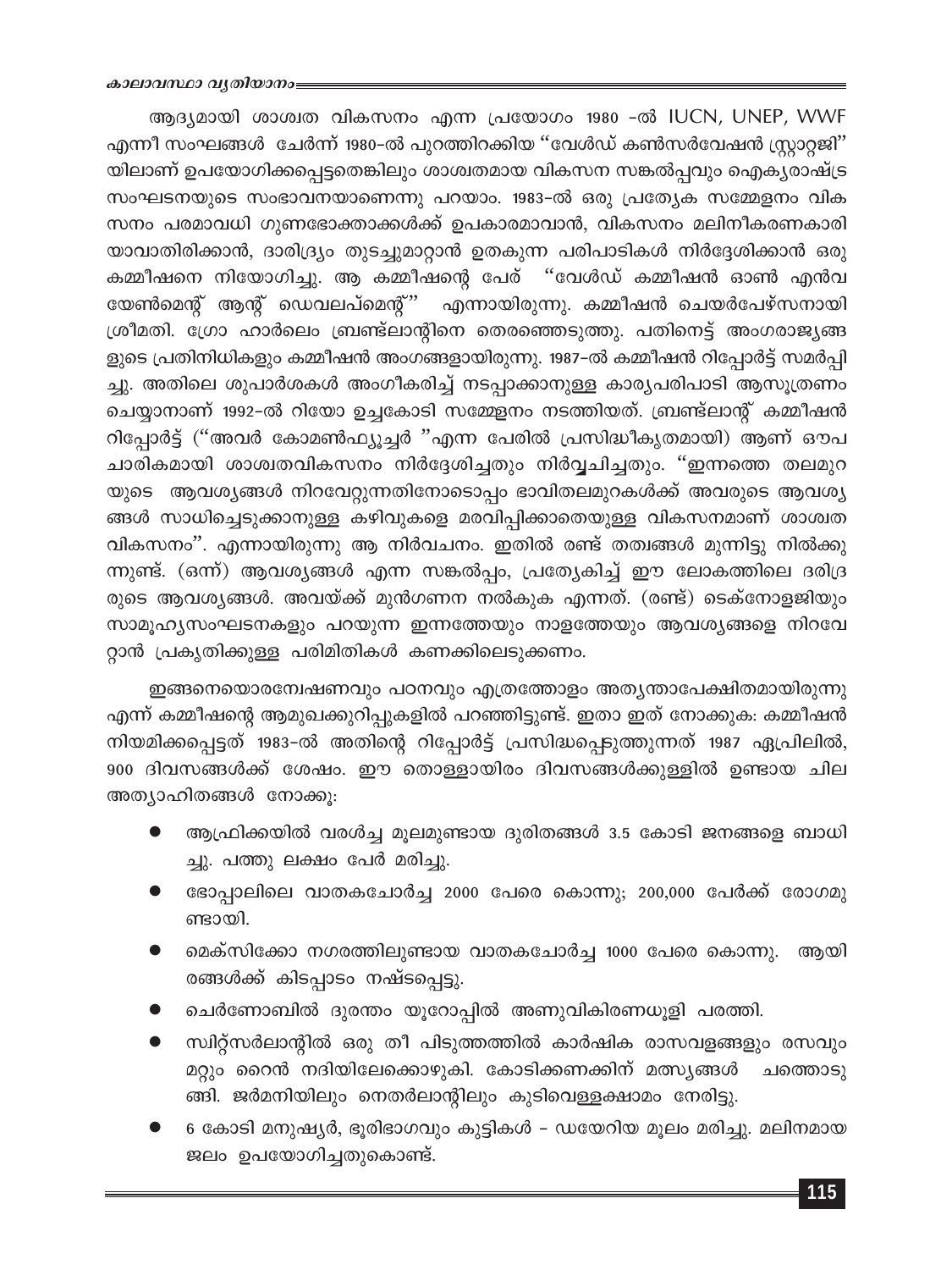### മനുഷ്യരും പ്രകൃതിയും : പരിസ്ഥിതീയ ശാശ്വതിയാവസ്ഥ

ഇതിലാദ്യത്തെ സംഗതി അന്യോന്യം ആശ്രിതത്വമാണ്. മനുഷ്യർ പ്രകൃതിയുടെ അവിഭാജ്യഘടകമാണ്. പ്രകൃതിയെ ആത്യന്തികമായി ആശ്രയിച്ചാണ് കഴിയുന്നത്. അതു കൊണ്ട് നാം എപ്പോഴും പ്രകൃതിയെ ആതൃന്തികമായി ആശ്രയിച്ചാണ് കഴിയുന്നത്. അതു കൊണ്ട് നാം എപ്പോഴും പ്രകൃതിയെ മാനിക്കണം. പ്രകൃതിയെ മാനിക്കുക എന്ന് പറ ഞ്ഞാൽ പ്രകൃതിയെ താല്പര്യത്തോടും, എളിമയോടും, കരുണയോടും കൂടി സമീപി ക്കുക എന്നതാണ്. പ്രകൃതി വിഭവങ്ങൾ എടുക്കുന്നത് എത്രയും കുറച്ചാകാമോ അത്രയും കുറച്ച് മാത്രം എടുക്കുകയും ഏറ്റവും ഉചിതമായ രീതിയിൽ ഉപഭോഗം ചെയ്യുകയും വേണം. ഇതിനായി പരമ്പരാഗത അറിവുകളും ശാസ്ത്ര വിജ്ഞാപനവും ഉപയോഗപ്പെ ടുത്താം. വിഭവങ്ങളുടെ ശാശ്വതമായ ലഭ്യതക്കായുള്ള പൊതു നിർദ്ദേശങ്ങളും നിയന്ത്ര ണങ്ങളും പാലിക്കുന്നതോടൊപ്പം അത്തരം കാര്യങ്ങൾക്ക് പിൻതുണ നൽകുകയും വേണം.

എന്തു വിഭവമായാലും, അതു മനുഷ്യർക്ക് ഉപയോഗമുള്ളതോ ഇല്ലാത്തതോ ആക ട്ടെ, അതിന് പ്രകൃതിയിൽ ഒരു സാങ്കത്യമുണ്ടാകും എന്ന ബോധം വേണം. അതു കൊണ്ടു തന്നെ അവയെ പരിഷ്ക്കരിക്കാനുള്ള കടമയും മനുഷ്യനുണ്ട്. അതിനായി ഇക്കോവ്യൂ ഹങ്ങളെ സംരക്ഷിക്കുക എന്നത് എല്ലാത്തരം ജീവിജനുസ്സുകളുടെയും ആവാസ സംര ക്ഷണമാവുമെന്നറിയണം. അങ്ങനെ ജൈവവൈവിദ്ധ്യസംരക്ഷണം നമുക്കു സാധിച്ചെ ടുക്കാം. ഭൂമിക്ക് ഭാരമാവാതെ ജീവിക്കൽ മറ്റൊരു സേവനമാണ്. പ്രകൃതിയിൽ നാം ഏല്പി ക്കുന്ന ഓരോ പോറലിനും പോലും ഉത്തരവാദിത്തം നാം ഏറ്റെടുക്കണം. പരസ്ഥിതീയ പ്രക്രിയകൾ നിർബോധം തുടരാൻ അനുവദിക്കുക, ജീവ വൈവിദ്ധ്യത്തിൽ പുനരാവി ഷ്കാരവിധേയമായവയെ അതിനനുവദിക്കുക, ഇതെല്ലാം ആവാഹിച്ചിട്ടുള്ള ഇക്കോവ്യൂ ഹത്തെ നിലനിൽക്കാൻ സഹായിക്കണം. ക്ഷയോന്മുഖമായ ഇക്കോവ്യൂഹങ്ങളെ പൂർവ്വ സ്ഥിതിയിലേക്ക് വരാൻ സഹായിക്കണം.

പ്രകൃതിയിലെ എല്ലാ ജീവജാലങ്ങളുടെയും ബാഹിക സംരക്ഷണത്തിന് നമുക്ക് ചുമതലയുണ്ട് എന്ന ധരിക്കണം. അവയും നമ്മളും സഹജീവികളാണെന്ന് അറിയണം.

#### മനുഷ്യരും മനുഷ്യരും: സാമൂഹ്യനീതി

മൗലികമായ ആവശ്യങ്ങൾ. എല്ലാ വ്യക്തികളുടെയും സമൂഹങ്ങളുടെയും ആവശ്യ ങ്ങൾ നിറവേറ്റപ്പെടണം. ജൈവ മണ്ഡലത്തിന്റെ നിയമാവലിയിൽ എല്ലാ ജീവികളും സമന്മാരാണ്. ഓരോന്നിലും വളരാനും വികാസം പ്രാപിക്കാനും അവകാശമുണ്ട്.

തലമുറകൾ തമ്മിലുള്ള സമത്വം: നമുക്കു ലഭിച്ചിട്ടുള്ള ലോകത്തിന്റെ എല്ലാ വൈവിദ്ധ്യ ങ്ങളും, ആസ്തികളും ഇനി വരാനിരിക്കുന്ന തലമുറയ്ക്ക്, അതു പോലെ തന്നെ കൈമാ റാനുള്ള ബാദ്ധ്യത നമ്മുടെ തലമുറയ്ക്കുണ്ട്. അതുകൊണ്ട് പുനഃരാവിഷ്കാരം സാധി ക്കാത്ത വിഭവങ്ങൾ ഉപയോഗിക്കുന്നത് പിശുക്കിയാവണം; ഉച്ചിഷ്ഠങ്ങൾ കുറയ്ക്കണം. വികസനത്തിന്റെ ഗുണം നമുക്കനുഭവിക്കാം, പക്ഷെ അതിന്റെ മൂല്യം ഭാവി തലമുറയ്ക്ക് വിട്ടു കൊടുക്കണം.

മനുഷ്യാവകാശം: ഓരോ വ്യക്തിക്കും മൗലികമായ സ്വാതന്ത്ര്യം വേണം മനസ്സാക്ഷിക്കും മതവിശ്വാസത്തിലും, ആശയവിനിമയത്തിനും, സമാധാനപരമായി കൂട്ടംചേരാനും, സംഘ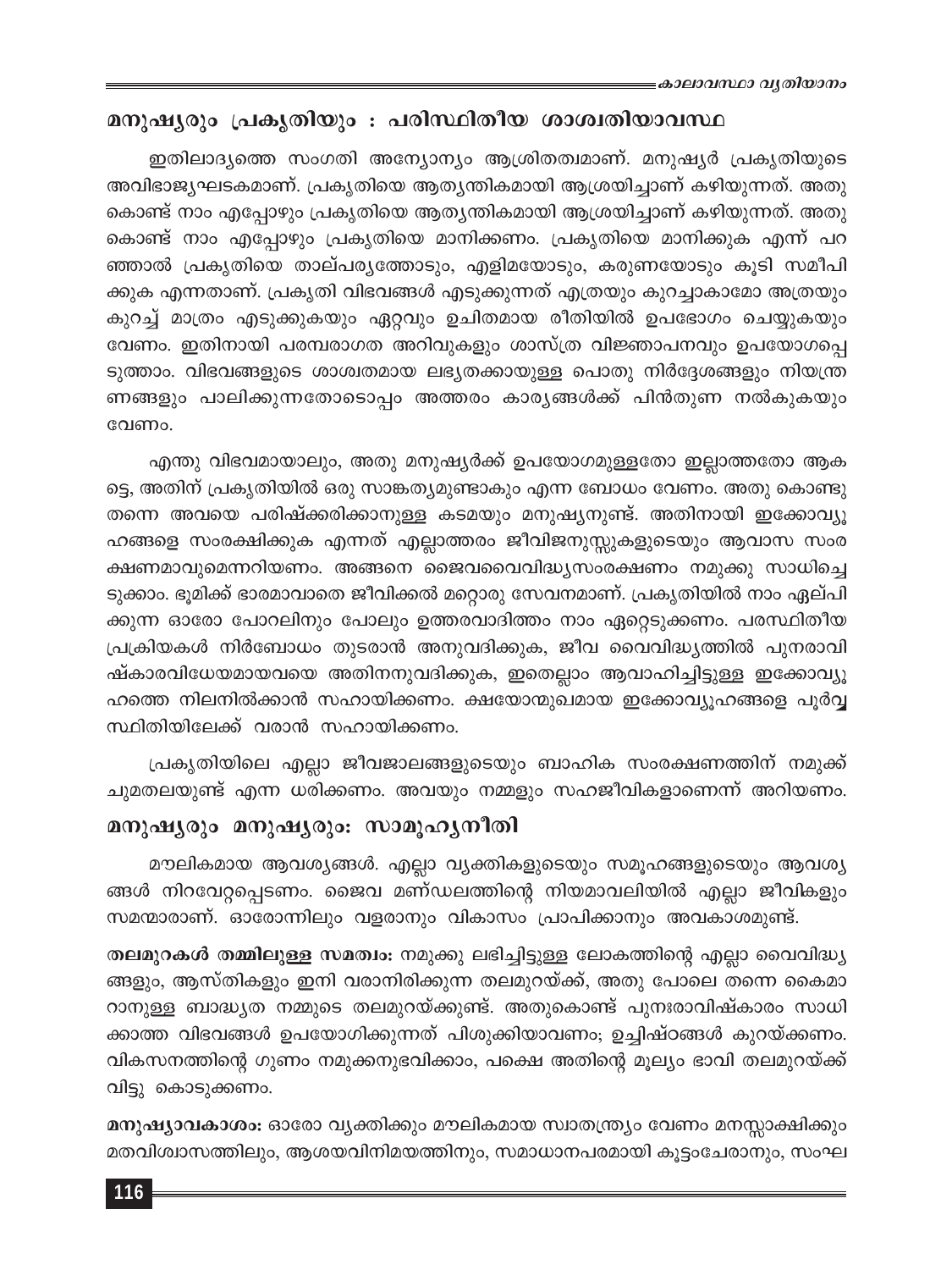ടിക്കാനും. ഓരോ വ്യക്തിക്കും സമുദായത്തിനും അവരവരുടെ ജീവിതത്തോട് ചുമതലാ ബോധവും അധിവസിക്കുന്ന ഭൂമിയോട് കടപ്പാടും തോന്നണം. അതിനായി സകലർക്കും വിദ്യാഭ്യാസം ലഭിക്കണം, രാഷ്ട്രീയ ബോധം വേണം, നിലനിൽക്കുന്ന ജീവിതശൈലി വേണം, അവരുടെ ജീവിതത്തെ ബാധിക്കുന്ന തീരുമാനങ്ങൾ എടുക്കുന്നതിൽ പങ്ക് വേണം.

ഇതൊരു വേദ പ്രഭാഷണത്തിൽ നിന്നോ മറ്റോ ആണെന്നു തോന്നുന്നെങ്കിൽ തെറ്റി. IUCN, UNEP, WWF - 1990 ൽ തയ്യാറാക്കിയ ഭൂമിയെ സേവിക്കാൻ (കെയറിംഗ് ഫോർ എർത്ത്) എന്ന പുസ്തകത്തിൽ നിന്ന് ചോർത്തിയതാണ് - ശാശ്വത വികാസത്തെപ്പറ്റി അറിയേണ്ടവരുടെ വായനയ്ക്ക്.

### വികസനത്തിന്റെ ശാശ്വതീഭാവം എങ്ങനെ നിലനിർത്താം?

എട്ടു തത്വങ്ങൾ നാം അറിയണം.

- ജീവമണ്ഡലത്തിന്റെ സംവഹനശക്തിക്കുള്ളിൽ നിൽക്കുന്ന ആഘാതമേ മനു  $1.$ ഷ്യൻ പ്രകൃതിയിൽ ഉണ്ടാക്കാവൂ. വിഭവങ്ങൾ ഉപയോഗിക്കാനെടുക്കുമ്പോൾ, അഥവാ വിഭവചൂഷണം നടത്തുമ്പോൾ, എത്രയെടുക്കാം, എവിടുന്നെടുക്കാം, എപ്പോൾ എടുക്കാം എന്ന് പരിശോധിച്ചു വേണം. പ്രത്യേകിച്ച് പുനഃരാവിഷ ഷ്കാരം സാധിക്കാത്ത വിഭവങ്ങൾ - പിശുക്കി വേണം എടുത്തുപയോഗിക്കു വാൻ. പരമാവധി കാലത്തേക്ക് പരമാവധി ആളുകൾക്ക് ഉപയോഗത്തിന് ലഭ്യ മാകത്തക്കവിധത്തിൽ. ഉൽപ്പാദനവും ഉപഭോഗവും സന്തുലിതമാവണം. ഉച്ചി ഷ്ടങ്ങളും മാലിന്യങ്ങളും നിക്ഷേപിക്കുന്നത്, അവ കുന്നുകൂടി പരിസര ശുദ്ധി നശിപ്പിക്കാത്ത രീതിയിലാവണം. ഇതിനൊക്കെ ഇന്ന് നിയമങ്ങൾ തന്നെ നില വിലുണ്ട്. അവ മാനിക്കുക.
- ജൈവ വിഭവങ്ങളുടെ ശേഖരം നിലനിർത്തൽ: അതായത് ഇവ തീർത്തു കളയ  $2.$ രുത് എന്നു സാരം. ബാങ്കിലിട്ട നിക്ഷേപമായി കണക്കാക്കി പലിശ മാത്രം എടുത്തുപയോഗിക്കുക എന്ന തത്വം. പലിശ എടുത്തു കൊണ്ടേയിരിക്കാം. മുതൽ അവിടെതന്നെ ഉണ്ടാകും. പക്ഷെ കിട്ടുന്ന പലിശ കൊണ്ടുമാത്രം ജീവിതം കഴി ക്കണമെങ്കിൽ ആസൂത്രണം വേണ്ടി വരും. വായകളുടെ എണ്ണം നിയന്ത്രിക്കേണ്ടി വരും. പ്രകൃതിയിലെ പരിസ്ഥിതീയ പ്രക്രിയകൾക്ക് വിഘ്നം വരുത്തരുത്. വെ ള്ളം, മണ്ണ്, സസ്യജന്തു വ്യവസ്ഥ– ഇവ മൂന്നും പരിരക്ഷിക്കപ്പെടണം. പരിരക്ഷ എന്നാണ് പറഞ്ഞത്. സംരക്ഷണവും നീതിപൂർവ്വമായ ഉപഭോഗവും ചേർന്ന താണ് പരിരക്ഷണം (കൺസെർവേഷൻ)
- പുനഃരാവിഷ്കാരം സാധിതമാവാത്ത വിഭവങ്ങളുടെ (അജൈവ വിഭവങ്ങൾ -3. കല്കരി, പെട്രോളിയം, ഖനിജ പദാർത്ഥങ്ങൾ എന്നിവ) ഉപയോഗം ഒതുക്ക ണം. അവയ്ക്ക് പകരമായി ഉപയോഗിക്കാവുന്ന കൃത്രിമവസ്തുക്കളുടെ ലഭ്യത ഉറപ്പിക്കുന്നതുവരെ ഈ പിശുക്ക് നിലനിർത്തണം. പുനഃചംക്രമണം, ഉപയോ ഗത്തിന്റെ വിചക്ഷണത പരമാവധി വർദ്ധിപ്പിക്കൽ എന്നിവയൊക്കെ ആകാം.
- പ്രയോജനങ്ങളുടെ വിതരണം സമത്വാധിഷ്ഠിതമാവണം. എന്നുവച്ചാൽ എല്ലാ  $4.$ ഗുണഭോക്താക്കൾക്കും സമമായി പ്രയോജനം ലഭിക്കുമാറാവണം എന്നു വാദം. എങ്കിൽ വികസനം ശാശ്വതമാവും.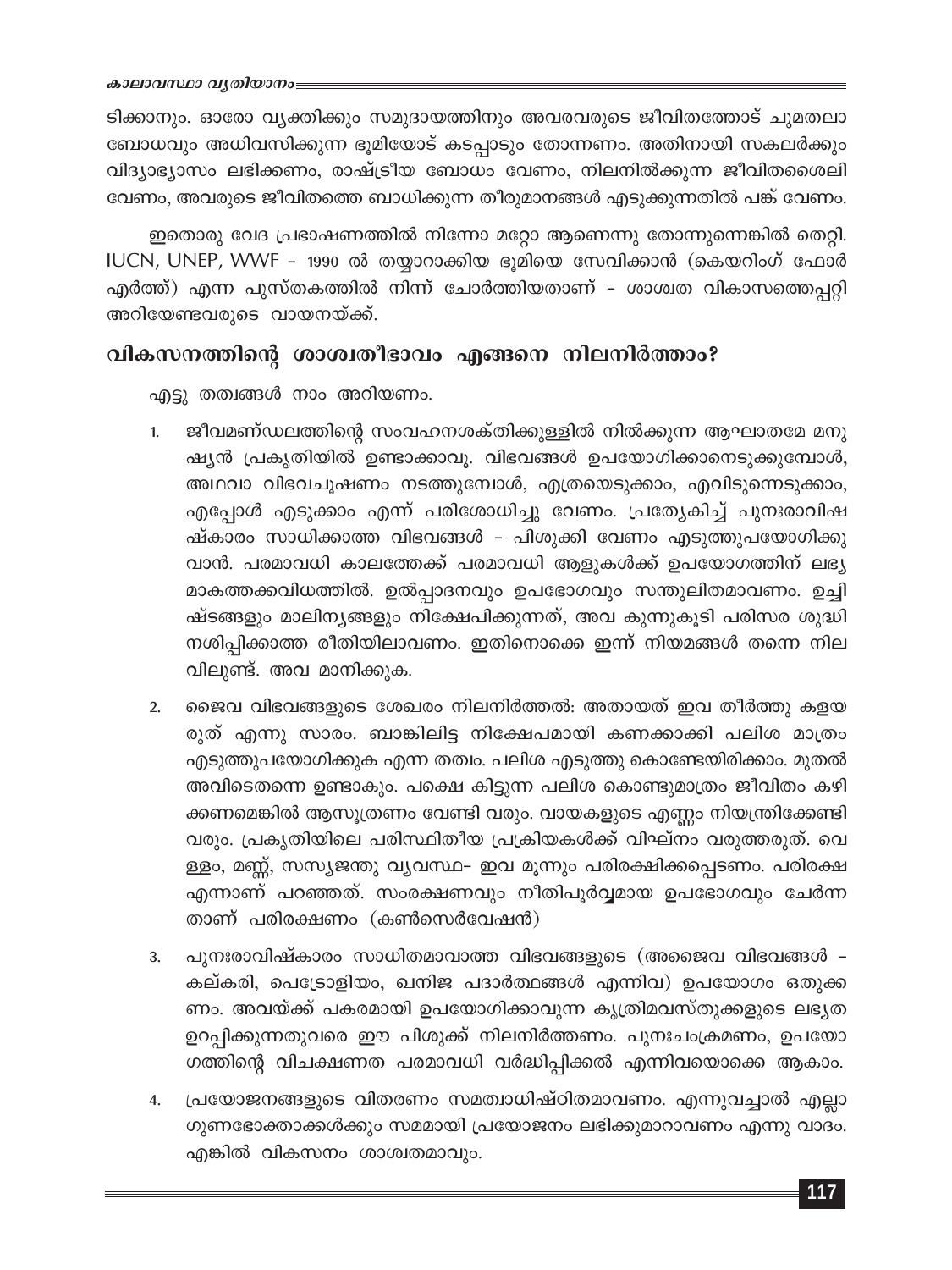- കൈവശമുള്ള വിഭവത്തിൽ നിന്ന് ഏറ്റവും കൂടുതൽ പ്രയോജനം കിട്ടുമാറുള്ള 5. സാങ്കേതിവിദ്യ ഉപയോഗിക്കണം. ഊർജ്ജം പരമാവധി പ്രയോജനപ്പെടുത്താ വുന്ന സംവിധാനങ്ങൾ ഉപയോഗിക്കണം. ഉദാഹരണമായി, പുകയില്ലാത്ത അടു പ്പ്. (ഊർജ്ജ ഉപയോഗത്തിന്റെ ദക്ഷത കൂടുതലാണിതിന്.) കത്തിക്കുന്ന വിറ കിൽ നിന്നുള്ള ചൂട് പുറത്തേക്ക് നഷ്ടപ്പെടാതെ മുഴുവനായും പാത്രത്തിൽ പതിക്കുന്നു. ഒരേ തീയടുപ്പിൽ ഒന്നിലധികം പാത്രങ്ങൾ ഉപയോഗിച്ച് ഒരേ സമയത്ത് പാചകം ചെയ്യാം. കുഴലിലൂടെ പോകുന്ന പുകയുടെ ചൂട് ഉപയോഗ പ്പെടുത്തി വേണമെങ്കിൽ വെള്ളം ചൂടാക്കുകയുമാവാം. ഉപഭോഗം കുറയ്ക്കു കയും, ഉച്ചിഷ്ടം കുറയ്ക്കുകയും, വീണ്ടും ഉപയോഗിക്കാവുന്ന സാധനങ്ങൾ ഉപയോഗിക്കണം. നിലനിൽപ്പില്ലാത്ത പ്രവർത്തനങ്ങൾ നിർത്തുക.
- പ്രകൃതി സമ്പത്തിനെ നിലനിർത്താൻ ഉതകുന്ന സാമ്പത്തിക നയം ഉണ്ടാവ 6. ണം. ഉൽപ്പാദകരും ഉപഭോക്താക്കളും അവരുടെ സാമ്പത്തിക തീരുമാനങ്ങ ളുടെ മുഴുവൻ 'വില'യും പേറാൻ തയ്യാറാകണം. മൂല്യനിർണ്ണയവും, സാമ്പ ത്തിക സഹായവും നടക്കുമ്പോൾ ഇതൊക്കെ വേണം.
- തീരുമാനങ്ങൾ എടുക്കുമ്പോൾ എല്ലാ വശങ്ങളും പരിഗണിക്കുന്ന ശൈലി  $7.$ കൈക്കൊള്ളുക. ദീർഘകാലാടിസ്ഥാനത്തിലുള്ള ആസൂത്രണവും, ഗുണദോ ഷപഠന പരിപാടിയും ശീലിക്കുക.
- ശാശ്വതീകരണ സമ്പ്രദായങ്ങൾക്ക് പ്രയോജനകരമാകുന്ന സാംസ്കാരികമൂല്യ 8. ങ്ങൾക്ക് ഇടം നൽകണം. സദാചര വിദ്യാഭ്യാസം പോലെ തന്നെ പരിസ്ഥി തീയ വിദ്യാഭ്യാസവും നിർബന്ധമാക്കണം.

## ശാശ്വത വികസന ലക്ഷ്യം നേടാൻ വിദ്യാഭ്യാസത്തിന്റെ പങ്ക്:

മുപ്പത്തഞ്ചു കൊല്ലങ്ങൾക്കു മുമ്പാണെന്നു തോന്നുന്നു ഷൂമാക്കർ പറഞ്ഞു: "നീതി ബോധവും പരിസ്ഥിതി സൗഹൃദവുമായ ഒരു സമൂഹത്തെ വാർത്തെടുക്കാൻ വിദ്യാഭ്യാ അതിനുശേഷമുള്ള ധാരാളം അന്തർദേശീയ സത്തെ പ്രയോജനപ്പെടുത്തണ'' മെന്ന്. റിപ്പോർട്ടുകൾ ഉണ്ടായിട്ടുണ്ട്. വിദ്യാഭ്യാസത്തിന്റെ ഈ ദൃശൃപങ്കിനെപ്പറ്റി ഈ ലേഖന ത്തിൽ തന്നെ (ബ്രണ്ട്ലാന്റ് റിപ്പോർട്ടിനെപ്പറ്റി) പറഞ്ഞിട്ടുണ്ടല്ലോ. ആ റിപ്പോർട്ടിൽ ശാ ശ്വത വികസനം സാധിതമാക്കാൻ സഹായകമായ സാമൂഹ്യബോധം വളർത്താൻ അദ്ധ്യാ പകർക്കുള്ള നിർണ്ണായക പങ്ക് അടിവരയിട്ട് പറഞ്ഞിട്ടുണ്ട്. ഭൗമ ഉച്ചകോടിയിൽ അംഗീ കരിക്കപ്പെട്ട അജണ്ട-21 ൽ (1992) പാരിസ്ഥിതിക ശാശ്വതീകരണത്തിന് വിദ്യാഭ്യാസം എങ്ങനെ ഉതകും എന്ന് അദ്ധ്യായം 36-ൽ വിശദീകരിച്ചിരിക്കുന്നു. തെക്കൻ ചേരിയും വടക്കൻ ചേരിയും ശാശ്വത വികസനത്തിന് വിദ്യാഭ്യാസത്തിന്റെ സുപ്രധാനമായ പങ്കിനെ അംഗീകരിക്കുകയുണ്ടായി. UNESCO-UNEP (1996) ൽ പാരിസ്ഥിതികവും വികസനപര വുമായ പ്രശ്നങ്ങൾക്ക് പരിഹാരം നേടാൻ വിദ്യാഭ്യാസത്തിനേ കഴിയൂ എന്ന് രേഖപ്പെ ടുത്തിയിട്ടുണ്ട്. ഇപ്പോഴിതാ, UNESCO 2005-2014, പത്തുവർഷം, ശാശ്വത വിദ്യാഭ്യാസ ദശകം (Decade for Education for Sustainable Development) ആയി പ്രഖ്യാപിച്ചിരിക്കു കയാണ്. ഇതു സംബന്ധിച്ച മൂന്നാം അന്തർദേശീയ സമ്മേളനം ഇന്ത്യാ ഗവൺമെന്റാണ് ആതിഥേയത്വം വഹിച്ച്, 2007 നവംബറിൽ അഹമ്മദാബാദ ിൽ നടന്നു.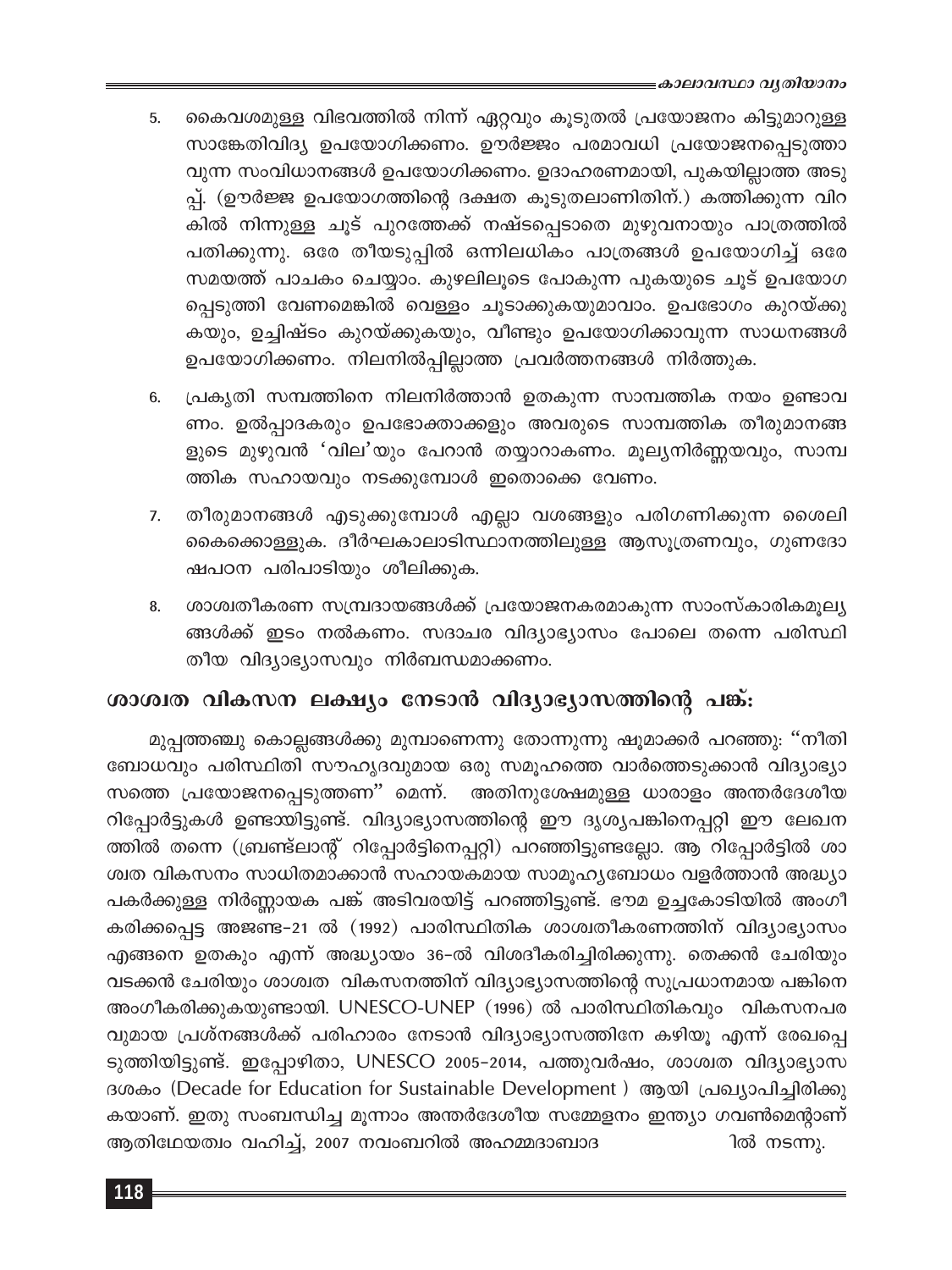ശാശ്വത വികസനത്തിനായി വിദ്യാഭ്യാസം പ്രയോജനപ്പെടുത്താനുള്ള തന്ത്രത്തിൽ മൂന്ന് മുൻഗണനകൾ നിർദ്ദേശിക്കപ്പെട്ടിട്ടുണ്ട്.

ഒന്നാമത്തേത്: അടിസ്ഥാന വിദ്യാഭ്യാസം മെച്ചപ്പെടുത്തുക. ഉയർന്ന നിരക്ഷരതയും ജോലി ചെയ്യാനുള്ള നൈപുണ്യക്കുറവും ഉള്ള ജനതയ്ക്ക് വികസനത്തെ സംബന്ധിച്ച് എന്തു താല്പര്യമാണുണ്ടാവുക? ഈ രാജ്യങ്ങൾ ഊർജ്ജവും നിർമ്മിത വസ്തുക്കളും അന്തർദേ ശീയ മാർക്കറ്റിൽ നിന്ന് ഇറക്കുമതി ചെയ്യും. ഇതിന് കാശു വേണ്ടേ? കാശുണ്ടാക്കാൻ പ്രകൃതി വിഭവങ്ങൾ വിൽക്കും. അല്ലെങ്കിൽ കുടുംബം പരമ്പരാഗതമായി കൃഷി ചെയ്തു വരുന്ന പാടങ്ങളിൽ നാണ്യവിളകൾ കൃഷി ചെയ്യും. ഇത്തരം അപകടങ്ങളിൽ നിന്നു രക്ഷപ്പെടാൻ വിദ്യാഭ്യാസം സിദ്ധിച്ച തൊഴിലാളി സമൂഹം വേണ്ടി വരും.

അടിസ്ഥാന വിദ്യാഭ്യാസം ഒരു രാജ്യത്തിന്റെ ശാശ്വത വികസനത്തിന്റെ ലക്ഷ്യം നേടാൻ അത്യാവശ്യഘടകമാണ്. വിദ്യാഭ്യാസം കാർഷിക ഉൽപ്പാദനം വർദ്ധിപ്പിക്കും, സ്ത്രീകളുടെ നില ഉയർത്തും, ജനപ്പെരുപ്പം തടയും, പരിസ്ഥിതി സംരക്ഷണം ഉറപ്പാ ക്കും, പൊതുവെ ജീവിത നിലവാരം ഉയർത്തും.

രണ്ടാമത്തേത്: നിലവിലുള്ള വിദ്യാഭ്യാസ സമ്പ്രദായത്തെ നവീകരിക്കുക. വിദ്യാഭ്യാസ നിലവാരം ഉയർന്നതു കൊണ്ടുമാത്രം ശാശ്വത വികസനം സാധിച്ചു കൊള്ളണമെന്നില്ല. ഉദാഹരണത്തിന് അമേരിക്കയിലെ എൺപതു ശതമാനത്തിലേറെ ജനങ്ങൾ പോസ്റ്റ്– സെക്കന്ററി വിദ്യഭ്യാസം നേടിയവരാണ്. എന്നിട്ടും അമേരിക്കയിൽ പ്രതിശീർഷ ഊർജ്ജ ഉപയോഗവും മാലിന്യനിർമാണവും ഏറ്റവും കൂടിയ തോതിലല്ലേ! ലോകത്തിൽ വച്ച് ഏറ്റവും കൂടുതൽ! അതുകൊണ്ട് കൂടുതൽ വിദ്യാഭ്യാസം കൊണ്ട് ശാശ്വത വികസനം നേടിക്കൊള്ളണമെന്നില്ല എന്നതിന് തെളിവാണിത്.

വിദ്യാഭ്യാസത്തെ നവീകരിക്കുക എന്നതു കൊണ്ടുദ്ദേശിക്കുന്നത് ശാശ്വത വികസന പ്രാപ്തിക്കുപകരിക്കുന്ന രീതിയിൽ മാറ്റങ്ങൾ വരുത്തുക എന്നതാണ്. വിദ്യാഭ്യാസ കരി ക്കുലത്തിൽ ഈ വിഷയം ഉൾപ്പെടുത്തിയതു കൊണ്ടായില്ല. ശാശ്വതവൽക്കരണത്തിനു വേണ്ട പ്രാവീണ്യം, അതേപ്പറ്റിയുള്ള വീക്ഷണം, അതിന്റെ മൂല്യം അറിയാനുള്ള കഴിവ് എന്നിവ പഠിതാക്കളിൽ ഉണ്ടാകാനുതകുന്ന ഘടകങ്ങൾ വിദ്യാഭ്യാസത്തിലുടെ ലഭിക്കും വിധം നവീകരിക്കുകയാണ് വേണ്ടത്. ശാശ്വത വികസനത്തിനായുള്ള വിദ്യാഭ്യാസം കൊണ്ട് പരിസ്ഥിതി, സാമ്പത്തികം, സമൂഹം എന്നിവയെ സമമ്പയിപ്പിക്കാനുള്ള ഒരു കാഴ്ചപ്പാട് സൃഷ്ടിക്കാൻ കഴിയണം. ശാശ്വതമായ ജീവിതശൈലി സ്വീകരിക്കാനും, ജനാ ധിപത്യ സംവിധാനങ്ങളിൽ പങ്കാളികളാവാനും എന്നെന്നും നിലനിൽപ്പുള്ള ജീവിതമുറ കൾ സ്വായത്തമാക്കാനും വിദ്യാഭ്യാസം കൊണ്ടു സാധിക്കണം.

മൂന്നാമത്തേത്: പൊതുധാരണ, ബോധവൽക്കരണം, പരിശീലനം.

ലോകത്തിനും വേണ്ടത് സാക്ഷരായ, പാരിസ്ഥിതിക ബോധമുള്ള പൗരന്മാരെയാ ണ്. രാജ്യത്തിന്റെ ശാശ്വത വികസന സംരംഭങ്ങൾ നടപ്പാക്കാൻ സഹായിക്കുന്ന തൊഴി ലാളികൾ വേണം. കച്ചവടമായാലും വാണിജ്യമായാലും, സർവ്വകലാശാലകളായാലും, സർക്കാരുകളായാലും സന്നദ്ധ സംഘടനകളായാലും, സാമൂഹ്യ സംഘടനകളായാലും അവയിലെ നേതാക്കന്മാരെ പാരിസ്ഥിതി പരിപാലനത്തിൽ പരിശീലിപ്പിക്കണം; തൊളി ലാളി വർഗ്ഗത്തെ പ്രത്യേകിച്ചും.

119